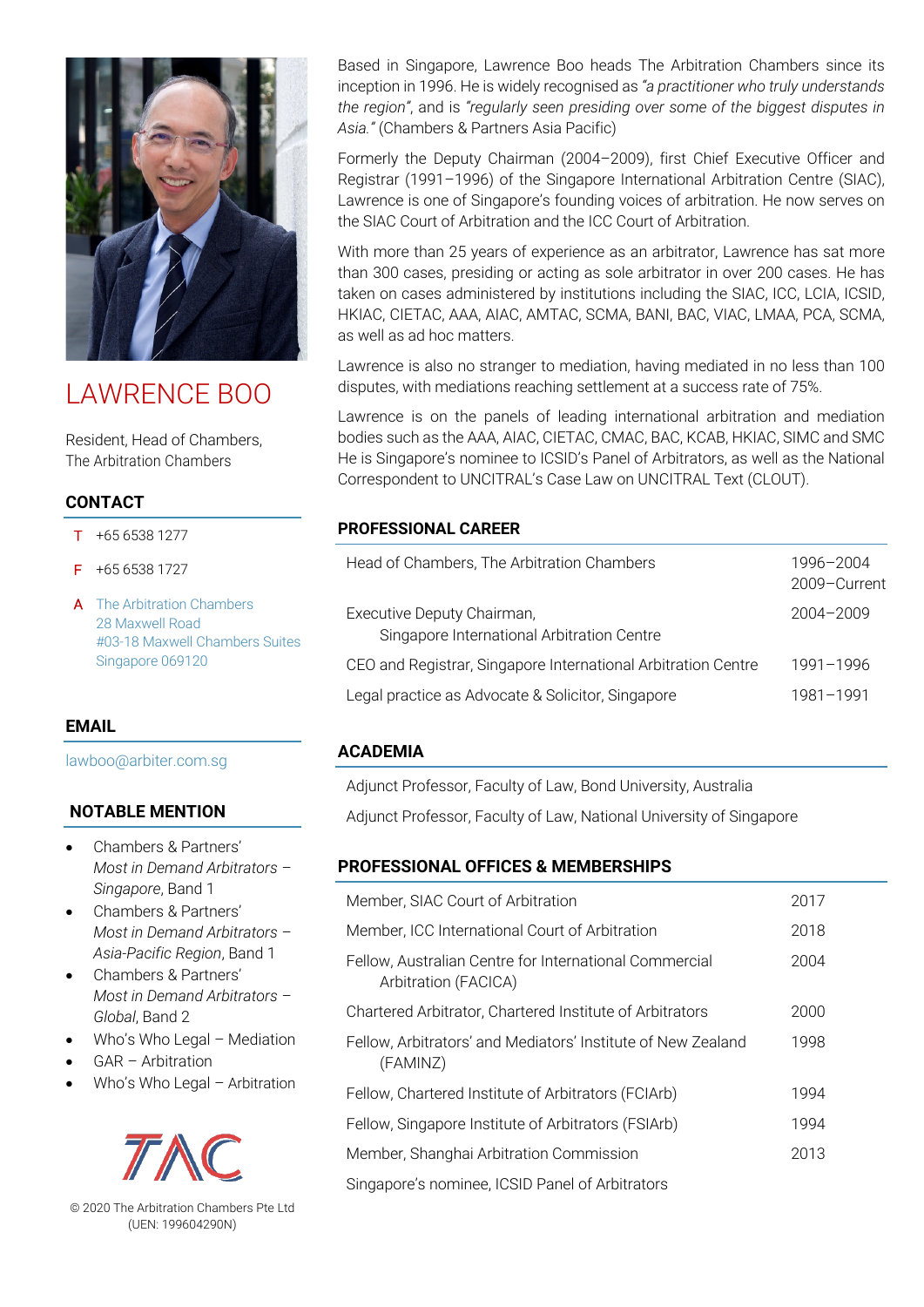| Member, ICSID Panel of Conciliators                                | $2011 - 2017$ |
|--------------------------------------------------------------------|---------------|
| Member, CEDR Commission on Settlement in International Arbitration | $2007 -$      |
| Member, BAC Panel of Arbitrators                                   | $2006-$       |
| Member, ICC Arbitration Commission                                 | $2004 - 2006$ |
| Member, CMAC Panel of International Arbitrators                    | $1997 -$      |
| Member, KCAB Panel of Arbitrators                                  | $1996-$       |
| Member, CIETAC Panel of Arbitrators                                | $1994 -$      |
| Member, AAA Panel of International Arbitrators                     | $1992 -$      |
| Member, SIAC Panel of Arbitrators                                  | $1992 -$      |
| Member, AIAC (formerly KLRCA) Panel of Arbitrators                 |               |
| Member, HKIAC Panel of Arbitrators                                 |               |

| $2009 -$  |
|-----------|
| 1998-2004 |
| $1998 -$  |
| 1998-2012 |
| $2003 -$  |
|           |

| State Representative to UNCITRAL Working Group on Arbitration                                                                                                                                                                        | 2004-2009 |
|--------------------------------------------------------------------------------------------------------------------------------------------------------------------------------------------------------------------------------------|-----------|
| Law Reform Consultant, Attorney-General's Chambers, Singapore                                                                                                                                                                        | $2001 -$  |
| Special Consultant to Attorney-General's Chambers on Review of Arbitration Laws                                                                                                                                                      | 1996-2000 |
| Member, Inter-Ministry Committee on Alternative Dispute Resolution<br>Recommended setting up of community mediation centres leading to enactment<br>of Community Mediation Centres Act (1997)                                        | 1996-1997 |
| Vice-Chairman, Sub-Committee on Arbitration Law, Law Reform Committee<br>Recommended Adoption of UNCITRAL Model Law on International Commercial<br>Arbitration, leading to the enactment of the International Arbitration Act (1994) | 1993-1994 |

#### **EDUCATIONAL BACKGROUND**

| LL.M, National University of Singapore | 1988 |
|----------------------------------------|------|
| LL.B (Hons), University of Singapore   | 1980 |

*"Lawrence Boo … commands immediate recognition [as] one of* **'the top three arbitrators in Singapore'** *and an obvious pick for the most significant cases."* 

— Chambers & Partners (2016)

*"Lawrence Boo heads The Arbitration Chambers in Singapore and is a veteran, as arbitrator, of nearly 300 cases, administered under the rules of most of the world's leading arbitral institutions, notably including SIAC, CIETAC, HKIAC, the KCAB and the AIAC (formerly KLRCA). Sources respect him as a firm but fair chair who is particularly 'good* **at dealing with difficult cases'** *and is noted for* **'actively engaging in discussions and asking intelligent questions.'***"*

— Chambers & Partners (2019)